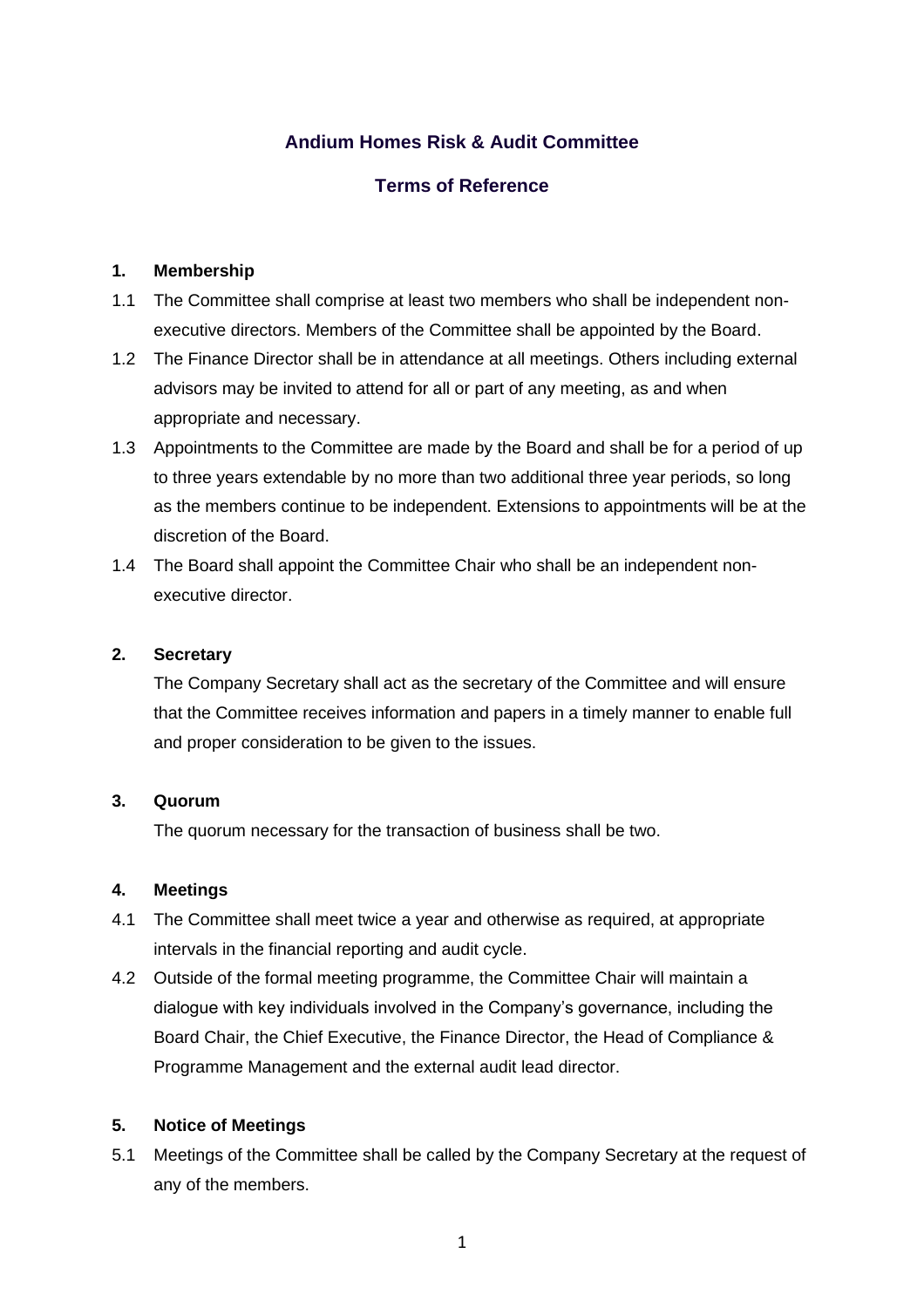5.2 Unless otherwise agreed, notice of each meeting, time and date together with an agenda of items to be discussed, shall be forwarded to each member of the Committee, any person required to attend and all other non-executive Directors, no later than five working days before the date of the meeting. Supporting papers shall be sent to Committee members and to other attendees, as appropriate, at the same time.

### **6. Minutes of Meetings**

- 6.1 The Company Secretary shall minute the proceedings and resolutions of all committee meetings, including the names of those present and in attendance.
- 6.2 Draft minutes of committee meetings shall be circulated promptly to all members of the Committee. Once approved, minutes should be circulated to all other members of the Board unless in the opinion of the Committee Chair it would be inappropriate to do so.

# **7. Annual General Meeting**

7.1 The Committee Chair should attend the general meeting to answer any shareholder questions on the Committee's activities.

## **8. Duties**

The Committee shall:

Risk

- 8.1 Advise the Board on the Company's overall risk appetite, tolerance and strategy, taking account of the current and prospective macroeconomic and financial environment, and other sources that may be relevant for the Company's risk policy.
- 8.2 Oversee and advise the Board on the current risk exposures of the Company and future risk strategy.
- 8.3 In relation to the Company's internal control framework:
- 8.3.1 Keep under review the Company's overall risk assessment processes that inform the Board's decision making, ensuring both qualitative and quantitative metrics are used.
- 8.3.2 Review regularly and approve the parameters used in these measures and the methodology adopted.
- 8.3.3 Set a standard for the accurate and timely monitoring of large exposures and certain risk types of critical importance.
- 8.4 Review the Company's capability to identify and manage new risk types.
- 8.5 Before a decision to proceed is taken by the Board, ensure that a due diligence appraisal of the proposition is undertaken, focussing in particular on risk and compliance aspects and implications for the risk appetite and tolerance of the Company, and taking independent external advice where appropriate.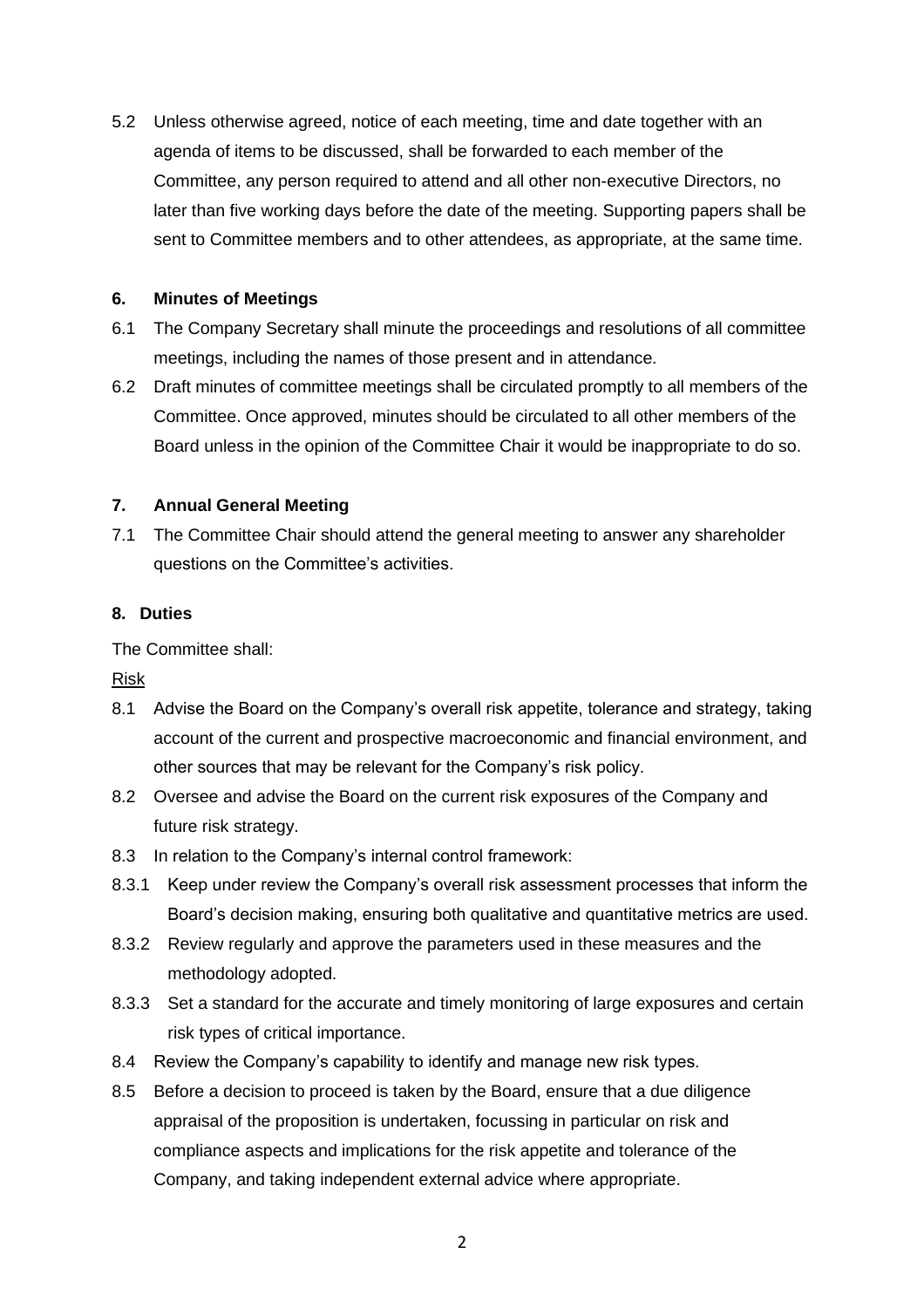- 8.6 Review reports on any material breaches of risk limits and the adequacy of proposed action.
- 8.7 Keep under review the effectiveness of the Company's internal financial and nonfinancial controls against best practice and review and approve the statements to be included in the annual report concerning internal controls.
- 8.8 Provide qualitative and quantitative advice to the Remuneration Committee on risk weightings to be applied to performance objectives incorporated in executive remuneration.
- 8.9 Consider and approve the remit of the internal control function and ensure it has adequate resources and appropriate access to information to enable it to perform its function effectively and in accordance with the relevant professional standards. The Committee shall also ensure the function has adequate independence and is free from management and other restrictions.
- 8.10 Work and liaise as necessary with all other Board committees.
- 8.11 Ensure that the internal control framework and decisions of the Committee are effectively understood and actioned by the business. Monitor that risk management is embedded effectively in the organisation and feedback and learning is reported to the Committee.

#### Audit

# 8.12 Financial Reporting

8.12.1 The Committee shall monitor the integrity of the financial statements of the Company, including its annual and half-yearly reports, interim management statements, and any other formal announcement relating to its financial performance, reviewing and reporting to the Board on significant financial reporting issues and judgements which they contain having regard to matters communicated to it by the auditor.

8.12.2 In particular, the Committee shall review and challenge where necessary:

- The consistency of, and any changes to, significant accounting policies both on a year on year basis and across the company;
- The methods used to account for significant or unusual transactions where different approaches are possible;
- Whether the Company has followed appropriate accounting standards and made appropriate estimates and judgements, taking into account the views of the external auditor;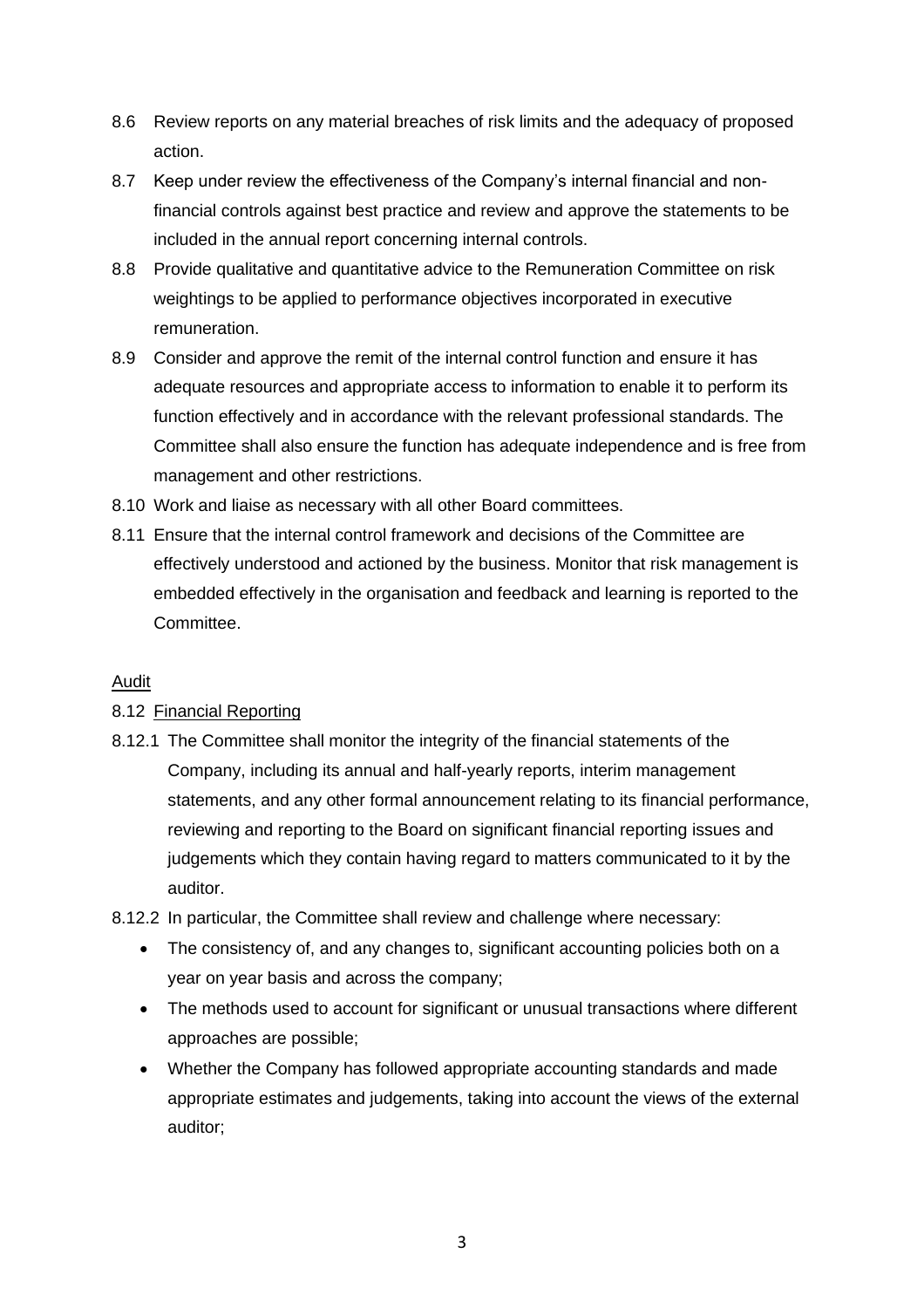- The clarity and completeness of disclosure in the Company's financial reports and the context in which statements are made; and
- All material information presented with the financial statements, such as the business review and the corporate governance statements relating to the audit and to risk management.
- 8.12.3 Where the committee is not satisfied with any aspect of the proposed financial reporting by the company, it shall report its views to the Board.

# 8.13 Narrative reporting

8.13.1 Where requested by the Board, the Committee should review the content of the annual report and accounts and advise the Board on whether, taken as a whole, it is fair, balanced and understandable and provides the information necessary for shareholders to assess the Company's performance, business model and strategy.

## 8.14 Compliance, whistleblowing and fraud

The Committee shall:

- 8.14.1 Review the adequacy and security of the Company's arrangements for its employees and contractors to raise concerns, in confidence, about possible wrongdoing in financial reporting or other matters. The Committee shall ensure that these arrangements allow proportionate and independent investigation of such matters and appropriate follow up action.
- 8.14.2 Review the Company's procedures for detecting fraud.
- 8.14.3 Review the Company's systems and controls for the prevention of bribery and receive reports on non-compliance.

# 8.15 Compliance function

The Committee shall:

- 8.15.1 Review and approve the scope of the compliance function and ensure the function has the necessary resources and access to information to enable it to fulfil its mandate.
- 8.15.2 Ensure the Head of Compliance & Programme Management has direct access to the Board Chair and to the Committee Chair, and is accountable to the Committee.
- 8.15.3 Review and assess the annual compliance work plan.
- 8.15.4 Receive a report on the results of the compliance function on a periodic basis.
- 8.15.5 Review and monitor management's responsiveness to the compliance function findings and recommendations.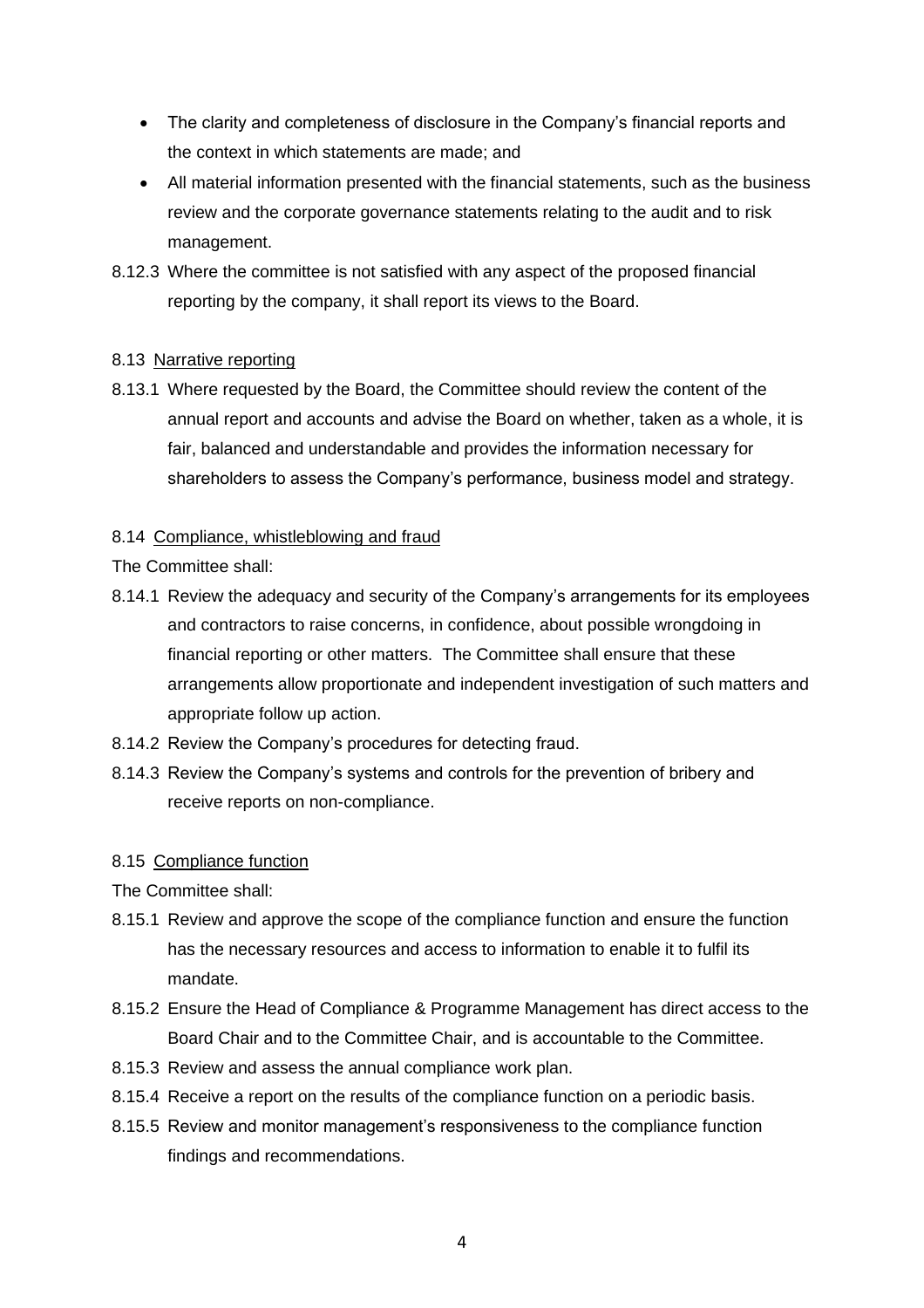8.15.6 Meet with the Head of Compliance & Programme Management at least once a year without the presence of management and monitor and review the effectiveness of the Company's compliance function, in the context of the Company's overall risk management system.

#### 8.16 External Audit

### The Committee shall:

- 8.16.1 Consider and make recommendations to the Board, to be put to shareholders for approval at the AGM, in relation to the appointment, re-appointment and removal of the Company's external auditor.
- 8.16.2 Ensure that at least once every three years the audit services contract is put out to tender to enable the Committee to compare the quality and effectiveness of the services provided by the incumbent auditor with those of other audit firms. In respect of such tender oversee the selection process and ensure that all tendering firms have such access as is necessary to information and individuals during the duration of the tendering process.
- 8.16.3 If an auditor resigns, investigate the issues leading to this and decide whether any action is required.
- 8.16.4 Oversee the relationship with the external auditor including (but not limited to):
	- Recommendations on their remuneration, including both fees for audit and non-audit services, and that the level of fees is appropriate to enable an effective and high quality audit to be conducted.
	- Approval of their terms of engagement, including any engagement letter issued at the start of each audit and the scope of the audit.
	- Assessing annually their independence and objectivity taking into account relevant professional and regulatory requirements and the relationship with the auditor as a whole, including the provision of any non-audit services.
	- Satisfying itself that there are no relationships (such as family, employment, investment, financial or business) between the auditor and the Company (other than in the ordinary course of business) which could adversely affect the auditor's independence and objectivity.
	- Agreeing with the Board a policy on the employment of former employees of the Company's auditor, and monitoring the implementation of this policy.
	- Monitoring the auditor's compliance with relevant ethical and professional guidance on the rotation of audit partner, the level of fees paid by the Company compared to the overall fee income of the firm, office and partner and other related requirements.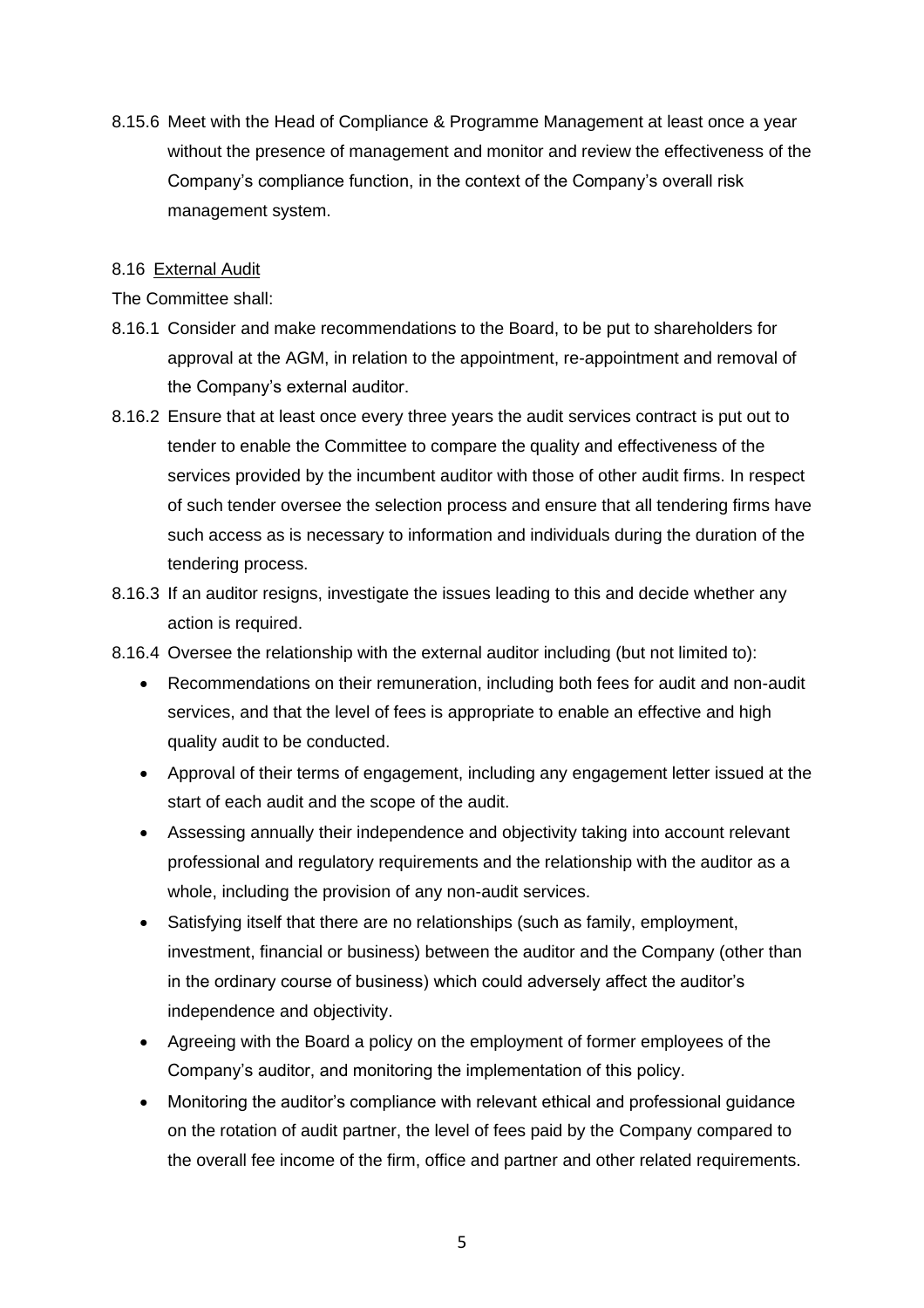- Assessing annually the qualifications, expertise and resources of the auditor and the effectiveness of the audit process, which shall include a report from the external auditor on their own internal quality procedures.
- Evaluating the risks to the quality and effectiveness of the financial reporting process and consideration of the need to include the risk of the withdrawal of their auditor from the market in that evaluation.
- 8.16.5 Meet regularly with the external auditor (including once at the planning stage before the audit and once after the audit at the reporting stage) and at least once a year, without management being present, to discuss the auditor's remit and any issues arising from the audit:
- 8.16.6 Review and approve the annual audit plan and ensure that it is consistent with the scope of the audit engagement, having regard to the seniority, expertise and experience of the audit team.
- 8.16.7 Review the findings of the audit with the external auditor. This shall include but not be limited to, the following:
	- A discussion of any major issues which arose during the audit.
	- Key accounting and audit judgements.
	- Levels of errors identified during the audit.
	- The effectiveness of the audit process.
- 8.16.8 Review any representation letter(s) requested by the external auditor before they are signed by management.
- 8.16.9 Review the management letter and management's response to the auditor's findings and recommendations.
- 8.16.10 Develop and implement policy on the supply of non-audit services by the external auditor to avoid any threat to auditor objectivity and independence, taking into account any relevant ethical guidance on the matter.

# **9. Reporting Responsibilities**

- 9.1 The Committee Chair shall report to the Board on its proceedings after each meeting on all matters within its duties and responsibilities.
- 9.2 The Committee shall make whatever recommendation to the Board it deems appropriate on any area within its remit where action or improvement is needed.